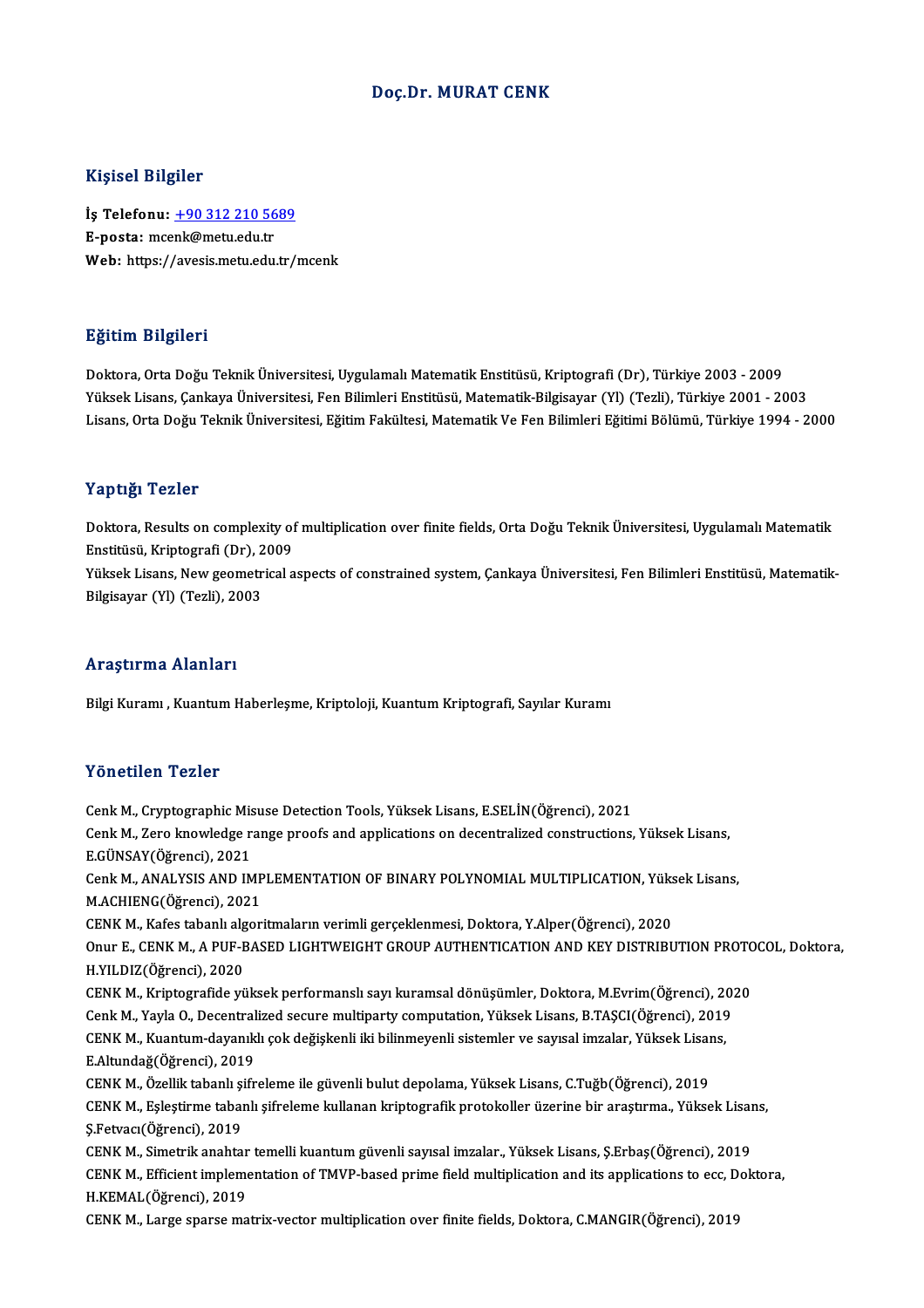CENK M., AKYILDIZ E., Homomorphic encryption for data security in cloud computing, Yüksek Lisans,<br>A WAINAKH(Öğrensi), 2019 CENK M., AKYILDIZ E., Homo:<br>A.WAINAKH(Öğrenci), 2018<br>CENK M. Fastar residue mult A WAINAKH (Öğrenci), 2018

CENK M., Faster residue multiplication modulo 521-bit mersenne prime and application to ecc, Doktora, S.ALI(Öğrenci),<br>2017 CENK M., Faster residue multiplication modulo 521-bit mersenne prime and application to ec<br>2017<br>CENK M., Kriptografide modüler üs alma yöntemleri., Yüksek Lisans, H.Bartu(Öğrenci), 2017<br>CENK M., Homomorphis oneruntion base

2017<br>CENK M., Kriptografide modüler üs alma yöntemleri., Yüksek Lisans, H.Bartu(Öğrenci), 2017<br>CENK M., Homomorphic encryption based on the Ring Learning with Errors (RLWE) problem, Yüksek Lisans,<br>LKESKİNKURT(Öğrenci), 201 CENK M., Kriptografide modüle<br>CENK M., Homomorphic encryp<br>İ.KESKİNKURT(Öğrenci), 2017<br>CENK M. Modular expectistic CENK M., Homomorphic encryption based on the Ring Learning with Errors (RLWE) problem, Yükse<br>LKESKİNKURT(Öğrenci), 2017<br>CENK M., Modular expoentiation methods in cryptography, Yüksek Lisans, H.BARTU(Öğrenci), 2017<br>CENK M.

İ.KESKİNKURT(Öğrenci), 2017<br>CENK M., Modular expoentiation methods in cryptography, Yüksek Lisans, H.BARTU(Öğrenci), 2017<br>CENK M., On verifiable internet voting systems, Doktora, K.MUŞ(Öğrenci), 2016

CENK M., Modular expoentiation methods in cryptography, Yüksek Lisans, H.BARTU(Öğrenci), 2017<br>CENK M., On verifiable internet voting systems, Doktora, K.MUŞ(Öğrenci), 2016<br>CENK M., An analysis on efficient polynomial multi CENK M., On verifiable interi<br>CENK M., An analysis on effi<br>M.BURHAN(Öğrenci), 2016<br>CENK M. Analysis of resent CENK M., An analysis on efficient polynomial multiplication algorithms for cryptographic purposes, 'M.BURHAN(Öğrenci), 2016<br>M.BURHAN(Öğrenci), 2016<br>CENK M., Analysis of recent attacks on SSL/TLS protocols, Yüksek Lisans, D

M.BURHAN(Öğrenci), 2016<br>CENK M., Analysis of recent attacks on SSL/TLS protocols, Yüksek Lisans, D.ÖZDEN(Öğrenci), 2016<br>CENK M., On the efficient implementation of RSA, Yüksek Lisans, H.KÜBRA(Öğrenci), 2015

## SCI, SSCI ve AHCI İndekslerine Giren Dergilerde Yayınlanan Makaleler

- I. Faster characteristic three polynomialmultiplication and its application to NTRU Prime **BBBFFERITHER**<br>Faster charact<br>decapsulation<br>Voriance E. CEN **Faster characteris<br>decapsulation<br>Yeniaras E., CENK M.<br>JOUPMAL OF CPVPTC** decapsulation<br>Yeniaras E., CENK M.<br>JOURNAL OF CRYPTOGRAPHIC ENGINEERING, 2022 (SCI İndekslerine Giren Dergi)<br>Plaakd: A nuf based lishtweisht sreun authentisation and kev distribution
	-

Yeniaras E., CENK M.<br>JOURNAL OF CRYPTOGRAPHIC ENGINEERING, 2022 (SCI Indekslerine Giren Dergi)<br>II. Plgakd: A puf-based lightweight group authentication and key distribution protocol<br>VII DIZ H. CENK M. ONUP E **JOURNAL OF CRYPTOGRAPH<br>Plgakd: A puf-based light<br>YILDIZ H., CENK M., ONUR E.**<br>JEEE Internet of Things Journ Plgakd: A puf-based lightweight group authentication and key distribution protocol<br>IEEE Internet of Things Journal, cilt.8, sa.7, ss.5682-5696, 2021 (SCI İndekslerine Giren Dergi)<br>Fastar Basidue Multiplisation Module 521 b

IEEE Internet of Things Journal, cilt.8, sa.7, ss.5682-5696, 2021 (SCI Indekslerine Giren Dergi)

## YILDIZ H., CENK M., ONUR E.<br>IEEE Internet of Things Journal, cilt.8, sa.7, ss.5682-5696, 2021 (SCI Indekslerine Giren Dergi)<br>III. Faster Residue Multiplication Modulo 521-bit Mersenne Prime and an Application to ECC<br>Ali S. Faster Residue Multiplication Modulo 521-bit Mersenne Prime and an Application to ECC<br>Ali S., CENK M.<br>IEEE TRANSACTIONS ON CIRCUITS AND SYSTEMS I-REGULAR PAPERS, cilt.65, sa.8, ss.2477-2490, 2018 (SCI<br>Indekslerine Ciren De

Ali S., CENK M.<br>IEEE TRANSACTIONS ON C<br>İndekslerine Giren Dergi)<br>Novy Efficiant Algonithn IEEE TRANSACTIONS ON CIRCUITS AND SYSTEMS I-REGULAR PAPERS, cilt.65, sa.8, ss.247<br>
Indekslerine Giren Dergi)<br>
IV. New Efficient Algorithms for Multiplication Over Fields of Characteristic Three<br>
CENY M. Zadab E. H. Hasan M

## İndekslerine Giren Dergi)<br>IV. New Efficient Algorithms for Multiplication Over Fields of Characteristic Three<br>CENK M., Zadeh F. H., Hasan M. A. New Efficient Algorithms for Multiplication Over Fields of Characteristic Three<br>CENK M., Zadeh F. H. , Hasan M. A.<br>JOURNAL OF SIGNAL PROCESSING SYSTEMS FOR SIGNAL IMAGE AND VIDEO TECHNOLOGY, cilt.90, sa.3, ss.285-<br>204, 201

CENK M., Zadeh F. H. , Hasan M. A.<br>JOURNAL OF SIGNAL PROCESSING SYSTEI<br>294, 2018 (SCI İndekslerine Giren Dergi)<br>On the arithmetis semplerity of Stras 294, 2018 (SCI İndekslerine Giren Dergi)

V. On the arithmetic complexity of Strassen-like matrix multiplications<br>CENK M. Hasan M. A. JOURNALOF SYMBOLICCOMPUTATION, cilt.80, ss.484-501,2017 (SCI İndekslerineGirenDergi)

## CENK M., Hasan M. A.<br>JOURNAL OF SYMBOLIC COMPUTATION, cilt80, ss.484-501, 2017 (SCI İndekslerine Giren Dergi)<br>VI. Efficient subquadratic space complexity binary polynomial multipliers based on block recombination<br>Conk M. H JOURNAL OF SYMBOLIC COMP<br>Efficient subquadratic spac<br>Cenk M., Hasan M. A. , Negre C.<br><sup>LEEE Transactions</sup> on Compute Efficient subquadratic space complexity binary polynomial multipliers based on block<br>Cenk M., Hasan M. A. , Negre C.<br>IEEE Transactions on Computers, cilt.63, sa.9, ss.2273-2287, 2014 (SCI İndekslerine Giren Dergi)<br>A Now Be

## Cenk M., Hasan M. A. , Negre C.<br>IEEE Transactions on Computers, cilt.63, sa.9, ss.2273-2287, 2014 (SCI İndekslerine Giren Dergi)<br>VII. A New Representation of Elements of Binary Fields with Subquadratic Space Complexity **IEEE Transactions on Computers,<br>A New Representation of Elen<br>Multiplication of Polynomials<br>ÖZPUDAKE AKLEVLEKS CONLI** A New Representation of Eleme<br>Multiplication of Polynomials<br>ÖZBUDAK F., AKLEYLEK S., Cenk M.<br>IEICE TRANSACTIONS ON EUNDAM

Multiplication of Polynomials<br>ÖZBUDAK F., AKLEYLEK S., Cenk M.<br>IEICE TRANSACTIONS ON FUNDAMENTALS OF ELECTRONICS COMMUNICATIONS AND COMPUTER SCIENCES,<br>22.1.0. SS 2016, 2024, 2012, (SCI Indeksloping Circa Dergi) ÖZBUDAK F., AKLEYLEK S., Cenk M.<br>IEICE TRANSACTIONS ON FUNDAMENTALS OF ELECTRON<br>sa.10, ss.2016-2024, 2013 (SCI İndekslerine Giren Dergi)<br>On the seneralisation of spesial moduli for fastar i IEICE TRANSACTIONS ON FUNDAMENTALS OF ELECTRONICS COMMUNICATIONS AND COMPUTER SCIENCES,<br>sa.10, ss.2016-2024, 2013 (SCI indekslerine Giren Dergi)<br>VIII. On the generalisation of special moduli for faster interleaved montgome

sa.10, ss.2016-2024, 2013 (SCI İndel<br>On the generalisation of special<br>AKLEYLEK S., CENK M., ÖZBUDAK F.<br>JET INFORMATION SECURITY silt 7 On the generalisation of special moduli for faster interleaved montgomery mod<br>AKLEYLEK S., CENK M., ÖZBUDAK F.<br>IET INFORMATION SECURITY, cilt.7, sa.3, ss.165-171, 2013 (SCI İndekslerine Giren Dergi)<br>Imnusued Thuee Wey Sali

AKLEYLEK S., CENK M., ÖZBUDAK F.<br>IET INFORMATION SECURITY, cilt.7, sa.3, ss.165-171, 2013 (SCI İndekslerine Giren Dergi)<br>IX. Improved Three-Way Split Formulas for Binary Polynomial and Toeplitz Matrix Vector Products<br>Cenk **IET INFORMATION SECURITY,<br>Improved Three-Way Split<br>Cenk M., Negre C., Hasan M. A.**<br>IEEE TRANSACTIONS ON COM Improved Three-Way Split Formulas for Binary Polynomial and Toeplitz Matrix Vector Pro<br>Cenk M., Negre C., Hasan M. A.<br>IEEE TRANSACTIONS ON COMPUTERS, cilt.62, sa.7, ss.1345-1361, 2013 (SCI İndekslerine Giren Dergi)<br>On the

Cenk M., Negre C., Hasan M. A.<br>IEEE TRANSACTIONS ON COMPUTERS, cilt.62, sa.7, ss.1345-1<br>X. On the Polynomial Multiplication in Chebyshev Form IEEE TRANSACTIONS ON COMPU<br><mark>On the Polynomial Multiplica</mark><br>Akleylek S., Cenk M., ÖZBUDAK F.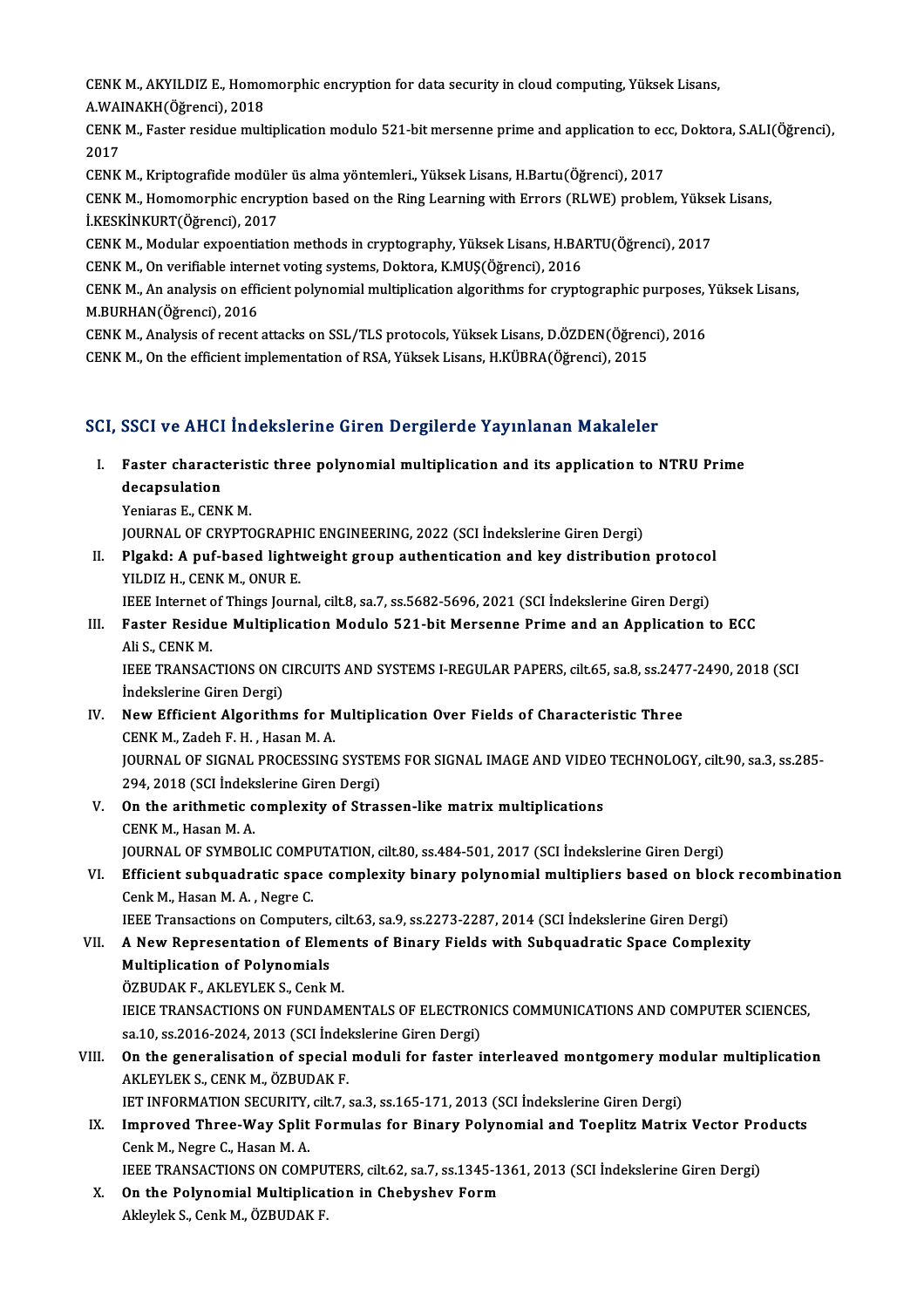IEEE TRANSACTIONS ON COMPUTERS, cilt.61, sa.4, ss.584-587, 2012 (SCI İndekslerine Giren Dergi)<br>Efficient multipliestions in E(E)En and E(7)7n

- XI. Efficient multiplications in  $F(5)$ 5n and  $F(7)$ 7n **IEEE TRANSACTIONS<br>Efficient multiplicat<br>CENK M., ÖZBUDAK F.<br>JOUPNAL OF COMBUT** JOURNAL OF COMPUTATIONAL AND APPLIED MATHEMATICS, cilt.236, sa.2, ss.177-183, 2011 (SCI İndekslerine<br>Giren Dergi) CENK M., ÖZBUDAK F. JOURNAL OF COMPUTATIONAL AND APPLIED M<br>Giren Dergi)<br>XII. **Multiplication of polynomials modulo x(n)**<br>CENK M ÖZPUDAK E
- Giren Dergi)<br>Multiplication of po<br>CENK M., ÖZBUDAK F.<br>THEOPETICAL COMPU Multiplication of polynomials modulo x(n)<br>CENK M., ÖZBUDAK F.<br>THEORETICAL COMPUTER SCIENCE, cilt.412, sa.29, ss.3451-3462, 2011 (SCI İndekslerine Giren Dergi)<br>On multiplication in finite fields CENK M., ÖZBUDAK F.<br>THEORETICAL COMPUTER SCIENCE,<br>XIII. **On multiplication in finite fields**<br>Cenk M., ÖZBUDAK F.
- THEORETICAL COMPI<br>On multiplication ir<br>Cenk M., ÖZBUDAK F.<br>JOUPNAL OF COMPI E On multiplication in finite fields<br>Cenk M., ÖZBUDAK F.<br>JOURNAL OF COMPLEXITY, cilt.26, sa.2, ss.172-186, 2010 (SCI İndekslerine Giren Dergi)<br>Imnrovad Bolunomial Multiplication Formulas ovar F.2 Heing Chinese Bomain
- XIV. Improved Polynomial Multiplication Formulas over F-2 Using Chinese Remainder Theorem<br>Cenk M., Oezbudak F. **JOURNAL OF COMPLE<br>Improved Polynom<br>Cenk M., Oezbudak F.<br>IEEE TRANSACTIONS** IEEE TRANSACTIONS ON COMPUTERS, cilt.58, sa.4, ss.572-576, 2009 (SCI İndekslerine Giren Dergi)

## Diğer Dergilerde Yayınlanan Makaleler

- I. Cortex-M4 optimizations for {R,M} LWE schemes Alkım E., Bilgin Y.A., Cenk M., Gérard F.<br>Alkım E., Bilgin Y.A., Cenk M., Gérard F.<br>ACP Transactions on Cruntographic Ha IACR Transactions on Cryptographic Hardware and Embedded Systems, cilt.2020, sa.3, ss.336-357, 2020 (Diğer Kurumların Hakemli Dergileri) Alkım E., Bilgin Y. A. , Cenk M., G<br>IACR Transactions on Cryptogr<br>Kurumların Hakemli Dergileri)<br>Kanatauba Jika farmulae anı IACR Transactions on Cryptographic Hardware and Embedded S.<br>Kurumların Hakemli Dergileri)<br>II. Karatsuba-like formulae and their associated techniques<br>CENK M
- Kurumla<br><mark>Karatsu</mark><br>CENK M.<br>IOUPNAI Karatsuba-like formulae and their associated techniques<br>CENK M.<br>JOURNAL OF CRYPTOGRAPHIC ENGINEERING, cilt.8, sa.3, ss.259-269, 2018 (ESCI İndekslerine Giren Dergi)<br>Efficient Biz Integer Multinlisation in Cryptography CENK M.<br>JOURNAL OF CRYPTOGRAPHIC ENGINEERING, cilt.8, sa.3, ss<br>III. Efficient Big Integer Multiplication in Cryptography<br>II.TER M. B. CENK M.
- **JOURNAL OF CRYPTO<br>Efficient Big Integer<br>İLTER M. B. , CENK M.<br>iournal of information** III. Efficient Big Integer Multiplication in Cryptography<br>İLTER M. B., CENK M.<br>journal of information security, 2017 (Diğer Kurumların Hakemli Dergileri) ILTER M. B., CENK M.<br>journal of information security, 2017 (Diğer Kurumların Hake<br>IV. Some new results on binary polynomial multiplication<br>CENK M. Hosen M. A.
- iournal of information<br>Some new results of<br>CENK M., Hasan M. A.<br>JOUPNAL OF CPYPTO CENK M., Hasan M. A.<br>JOURNAL OF CRYPTOGRAPHIC ENGINEERING, cilt.5, sa.4, ss.289-303, 2015 (ESCI İndekslerine Giren Dergi)

# JOOKNAL OF CKTPTOGKAPHIC ENGINEEKING, CILS, Sa.4, SS.289-303, 2015 (ESCI Inc<br>Hakemli Kongre / Sempozyum Bildiri Kitaplarında Yer Alan Yayınlar

- akemli Kongre / Sempozyum Bildiri Kitaplarında<br>I. An Improved Range Proof with Base-3 Construction I. An Improved Range Proof with Base-3 Construction 14th International Conference on Security of Information and Networks, SIN 2021, Virtual, Online, Birleşik Krallık,<br>15 - 17 Aralık 2021 GÜNSAY E, Onur C. B., CENK M. 14th International Conference on Security of Information and Networks,<br>15 - 17 Aralık 2021<br>II. TMVP-Friendly Primes for Efficient Elliptic Curve Cryptography<br>Tackin H K. Conk M
- 15 17 Aralık 2021<br>TMVP-Friendly Prin<br>Taskin H. K. , Cenk M.<br>12th International Co TMVP-Friendly Primes for Efficient Elliptic Curve Cryptography<br>Taskin H. K. , Cenk M.<br>13th International Conference on Information Security and Cryptology, ISCTURKEY 2020, Virtual, Ankara, Türkiye,<br>2...04 Analyk 2020, ss 8 Taskin H. K. , Cenk M.<br>13th International Conferen<br>3 - 04 Aralık 2020, ss.80-87<br>Efficient CeMSS Besed Bi 3 - 04 Aralık 2020, ss.80-87<br>III. Efficient GeMSS Based Ring Signature Scheme
- Demircioğlu M., AKLEYLEK S., CENK M. Efficient GeMSS Based Ring Signature Scheme<br>Demircioğlu M., AKLEYLEK S., CENK M.<br>The Second International Workshop on Cryptography and its Applications – 2'IWCA'19, Oran, Cezayir, 18 - 19<br>Harinan 2010 Demircioğlu M<br>The Second In<br>Haziran 2019<br>Compact and The Second International Workshop on Cryptography and its Applications<br>Haziran 2019<br>IV. Compact and Simple RLWE Based Key Encapsulation Mechanism<br>Alltim E. Bilgin Y. A., CENK M
- Haziran 2019<br>IV. Compact and Simple RLWE Based Key Encapsulation Mechanism<br>Alkim E., Bilgin Y. A., CENK M. 6th International Conference on Cryptology and Information Security in Latin America (LATINCRYPT), Santiago de Cuba,Küba,2 -04Ekim2019, cilt.11774, ss.237-256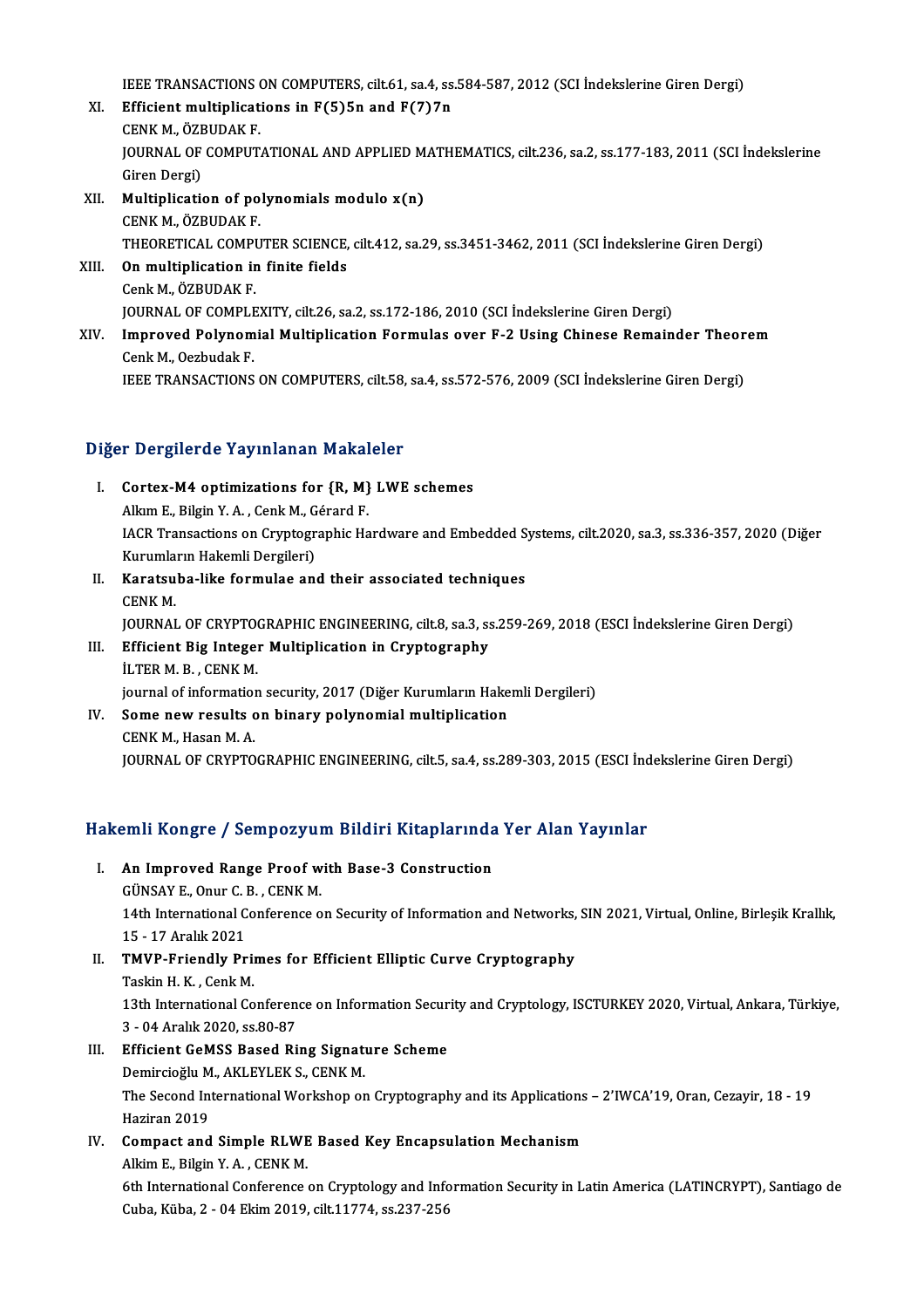| V.     | Data sharing under confidentiality                                                                                |
|--------|-------------------------------------------------------------------------------------------------------------------|
|        | Başer E., Hülagu T., Akyıldız E., Bilgen A., Cenk M., Keskinkurt-Paksoy İ., Kestel S. A.                          |
|        | Ninth IFC Conference, Basel, İsviçre, 30 - 31 Ağustos 2018, ss.1057-1072                                          |
| VI.    | <b>GUI Based Ring Signature Scheme</b>                                                                            |
|        | AKLEYLEK S., Demircioğlu M., CENK M.                                                                              |
|        | 18th Central European Conference on Cryptology (CECC 2018), Smolenice, Slovakya, 6 - 08 Haziran 2018, ss.1-3      |
| VII.   | Speeding up Curve25519 using Toeplitz Matrix-vector Multiplication                                                |
|        | Taskin H. K., CENK M.                                                                                             |
|        | 5th Workshop on Cryptography and Security in Computing Systems (CS2), Manchester, Birleşik Krallık, 24 Ocak       |
|        | 2018, ss 1-6                                                                                                      |
| VIII.  | How Cryptology Affects Digital Life and Transformation                                                            |
|        | CENK M.                                                                                                           |
|        | Digital Transformation, 28 Aralık 2017                                                                            |
| IX.    | Efficient Big Integer Multiplication in Cryptography                                                              |
|        | <b>İLTER M. B., CENK M.</b>                                                                                       |
|        | ISCTurkey, 25 - 26 Ekim 2017                                                                                      |
| Χ.     | A New Algorithm for Residue Multiplication Modulo 2(521)-1                                                        |
|        | Ali S., CENK M.                                                                                                   |
|        | 19th International Conference on Information Security and Cryptology (ICISC), Seoul, Güney Kore, 30 Kasım - 02    |
|        | Aralık 2016, cilt 10157, ss. 181-193                                                                              |
| XI.    | <b>Efficient Modular Exponentiation Methods for RSA</b><br>Güner H., CENK M., ÇALIK Ç.                            |
|        | ISC Turkey 2015, 30 - 31 Ekim 2015                                                                                |
| XII.   | Improved three-way split formulas for binary polynomial multiplication                                            |
|        | Cenk M., Negre C., Hasan M. A.                                                                                    |
|        | 18th International Conference on Selected Areas in Cryptography, SAC 2011, Toronto, Kanada, 11 - 12 Ağustos       |
|        | 2011, ss 384-398                                                                                                  |
| XIII.  | Polynomial Multiplication over Binary Fields Using Charlier Polynomial Representation with Low                    |
|        | <b>Space Complexity</b>                                                                                           |
|        | AKLEYLEK S., CENK M., ÖZBUDAK F.                                                                                  |
|        | INDOCRYPT 2010 11th International Conference on Cryptology in India, 12 - 15 Aralık 2010                          |
| XIV.   | Faster Montgomery modular multiplication without pre-computational phase for some classes of                      |
|        | finite fields                                                                                                     |
|        | Akleylek S., CENK M., ÖZBUDAK F.                                                                                  |
|        | 25th International Symposium on Computer and Information Sciences, ISCIS 2010, London, Birleşik Krallık, 22 - 24  |
|        | Eylül 2010, ss.405-408                                                                                            |
| XV.    | Polynomial Multiplication over Finite Fields using Field Extensions and Interpolation                             |
|        | Cenk M., KOC C. K., ÖZBUDAK F.                                                                                    |
|        | 19th IEEE Symposium on Computer Arithmetic (ARITH 2009), Oregon, Amerika Birleşik Devletleri, 8 - 10 Haziran      |
|        | 2009, ss 84-85                                                                                                    |
| XVI.   | Efficient multiplication in F-3lm, $m >= 1$ and $5 <= l <= 18$                                                    |
|        | Cenk M, ÖZBUDAK F                                                                                                 |
|        | 1st International Conference on Cryptology in Africa, Casablanca, Fas, 11 - 14 Haziran 2008, cilt5023, ss.406-409 |
| XVII.  | Efficient multiplication in double-struck F sign3 $\ell$ m, m $\geq 1$ and $5 \leq \ell \leq 18$                  |
|        | Cenk M, ÖZBUDAK F                                                                                                 |
|        | 1st International Conference on Cryptology in Africa, AFRICACRYPT 2008, Casablanca, Fas, 11 - 14 Haziran 2008,    |
| XVIII. | ss 406-414<br>Ayrık Logaritma Problemini Kullanan E İmza                                                          |
|        | CENK M., YAYLA O                                                                                                  |
|        | Ulusal Elektronik İmza Sempozyumu, Türkiye, 7 - 08 Aralık 2006, ss.381-386                                        |
|        |                                                                                                                   |